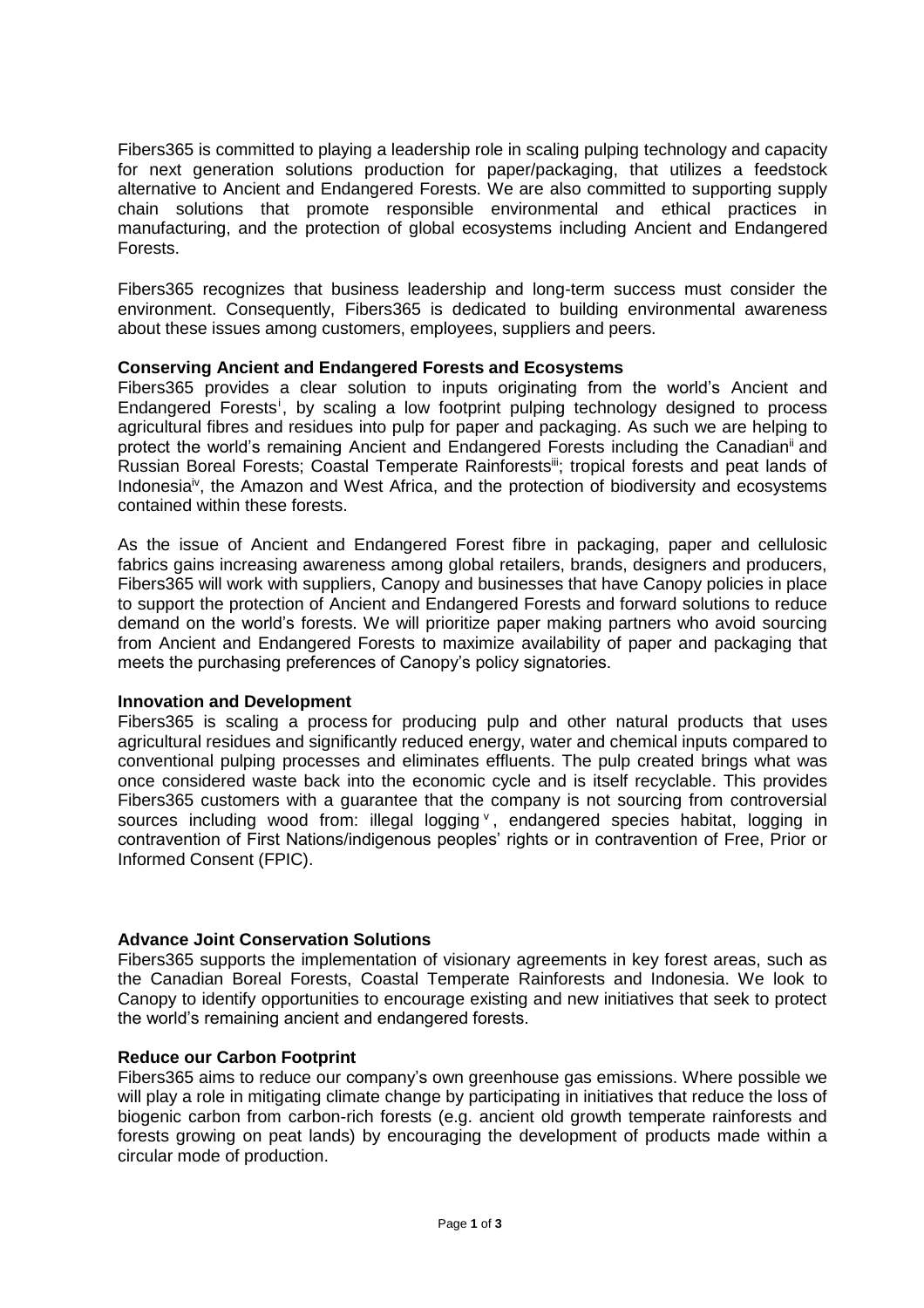## **Pollution Prevention**

Conventional pulp production is a resource-intensive process that can lead to air and water emissions that impact overall environmental quality. Fibers365 is scaling a technology for pulp production that reduces overall emissions, does not use harmful chemicals that cannot be recycled in a closed process, air and water pollution, and maximizes water-use efficiency.

#### **Internal Paper and Packaging**

Fibers365 is committed to improved efficiency in paper use in its own operations, and to reducing waste. We are committed to ensuring that any paper and packaging we use does not include fibre sourced from Ancient and Endangered Forests<sup>vi</sup> and to achieving this by the end of year 2022 or sooner. In line with Fibers365's own business production, we will source agricultural residue and/or 100% post recycled content paper and packaging products.<sup>vii</sup> If any of our paper and packaging suppliers are found to be sourcing from Ancient and Endangered Forests we will engage them to change practices and/or re-evaluate our relationship with them.

## **Promote Industry Leadership**

Fibers365 recognizes the benefit of creating environmental awareness amongst its team, customers, and partners. The company will work to highlight our environmental efforts on our website, in public communications and social media, and in partnership with stakeholders.

## **Strong Certification and Forest Management Standards**

Fibers365 fully supports responsible forest management practices that protect biodiversity and ecosystem integrity, provide long-term social and economic benefits to communities, and facilitate a stable, sustainable supply chain and climate of operational certainty. If any of our business partners, clients or suppliers are using forest products we will encourage them to preference fibre certified to the Forest Stewardship Council (FSC) standard outside of Ancient and Endangered forests if virgin fibre is needed and until alternatives to virgin wood-based products are available.

We also support the adoption of Roundtable on Sustainable Biomaterials certification throughout our entire alternative fibre supply chain.

Stefan Radlmayr **CEO** 22nd February 2021

 $\overline{a}$ 

i<br>Ancient and Endangered forests are defined as intact forest landscape mosaics, naturally rare forest types, forest types that have been made rare due to human activity, and/or other forests that are ecologically critical for the protection of biological diversity. Ecological components of endangered forests are: Intact forest landscapes; Remnant forests and restoration cores; Landscape connectivity; Rare forest types; Forests of high species richness; Forests containing high concentrations of rare and endangered species; Forests of high endemism; Core habitat for focal species; Forests exhibiting rare ecological and evolutionary phenomena. As a starting point to geographically locate ancient and endangered forests, maps of High Conservation Value Forests (HCVF), as defined by the Forest Stewardship Council (FSC), and of intact forest landscapes (IFL), can be used and paired with maps of other key ecological values like the habitat range of key endangered species and forests containing high concentrations of terrestrial carbon and High Carbon Stocks (HCS). (The Wye River Coalition's Endangered Forests: High Conservation Value Forests Protection – Guidance for Corporate Commitments. This has been reviewed by conservation groups, corporations, and scientists such as Dr. Jim Strittholt, President and Executive Director of the Conservation Biology Institute, and has been adopted by corporations for their forest sourcing policies). Key endangered forests globally are the Canadian and Russian Boreal Forests; Coastal<br>Temperate Rainforests of British Columbia, Alaska and Chile; Tropical f information on the definitions of ancient and endangered forests, please go to[: http://canopyplanet.org/solutions/ancient-forest-friendly/the-science-behind](http://canopyplanet.org/solutions/ancient-forest-friendly/the-science-behind-the-ancient-forest-friendly-brand/)[the-ancient-forest-friendly-brand/](http://canopyplanet.org/solutions/ancient-forest-friendly/the-science-behind-the-ancient-forest-friendly-brand/)

<sup>&</sup>lt;sup>ii</sup> Protection of Boreal Forests where the largest remaining tracts of forests are located worldwide is critical. Canada's Boreal Forest contains the largest source of unfrozen freshwater world-wide and are part of the world's largest terrestrial carbon sink – equivalent to 26 years worth of global fossil fuel use. Canopy is committed to working collaboratively on the establishment of new protected areas, the protection of endangered species and the implementation of sustainable harvesting in Canada's Boreal Forest.